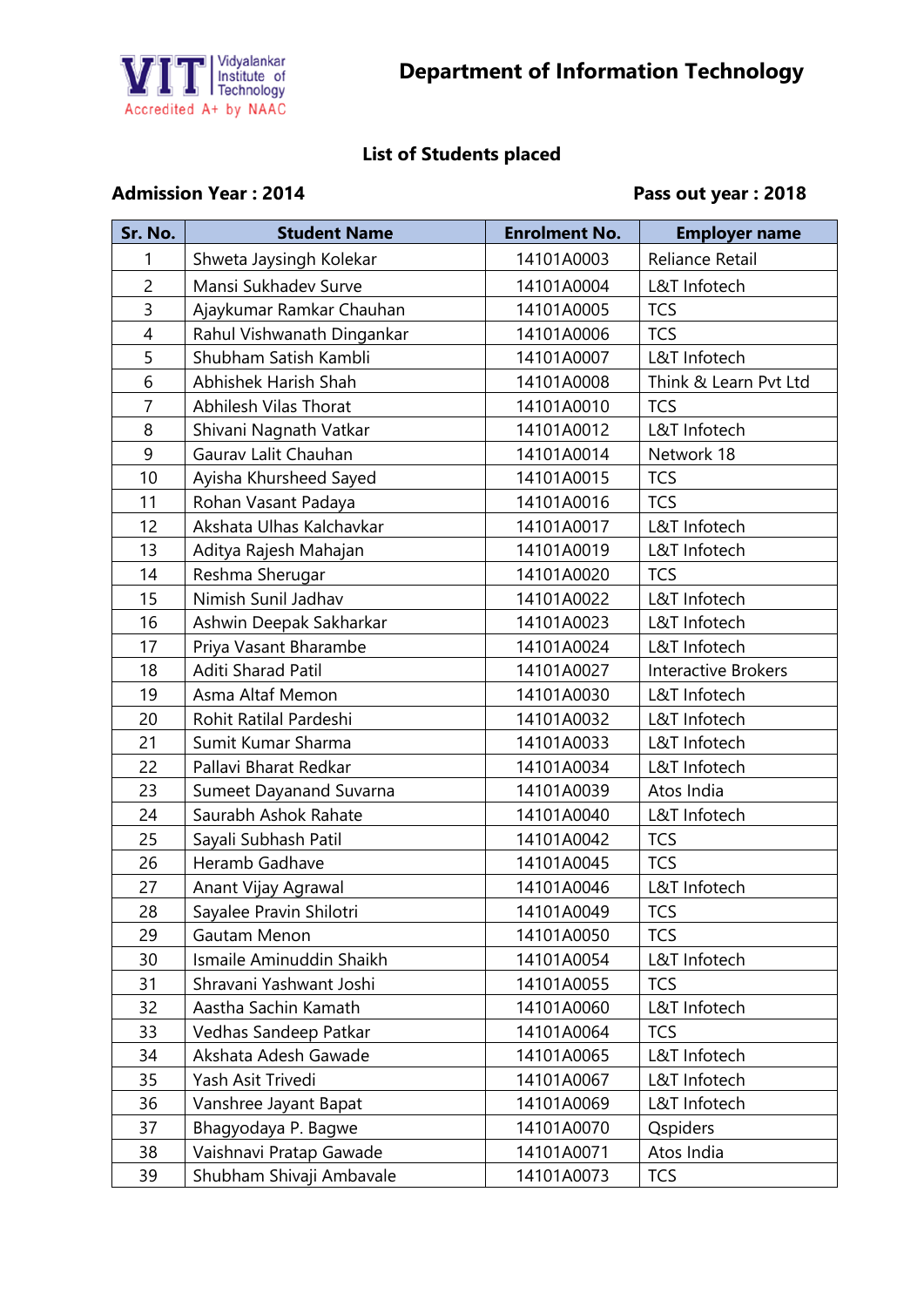

| Sr. No. | <b>Student Name</b>         | <b>Enrolment No.</b> | <b>Employer name</b>  |
|---------|-----------------------------|----------------------|-----------------------|
| 40      | Mrigesh Mrinal Dasgupta     | 14101B0007           | L&T Infotech          |
| 41      | Farman Maqbool A. Kazi      | 14101B0008           | L&T Infotech          |
| 42      | Manali Rajesh Muley         | 14101B0009           | L&T Infotech          |
| 43      | Pranav Shankar Desai        | 14101B0010           | L&T Infotech          |
| 44      | Hrishikesh Vikas Gaikwad    | 14101B0015           | L&T Infotech          |
| 45      | Revati Ramesh Kharate       | 14101B0018           | Think & Learn Pvt Ltd |
| 46      | <b>Bhakti Santosh Patil</b> | 14101B0019           | L&T Infotech          |
| 47      | Dheeraj Rambaran Chaurasia  | 14101B0020           | Swabhav Techlabs      |
| 48      | Pranav Gupta                | 14101B0025           | Think & Learn Pvt Ltd |
| 49      | Rasika Milind Bhave         | 14101B0026           | L&T Infotech          |
| 50      | Mayank Rajesh Mirani        | 14101B0028           | <b>TCS</b>            |
| 51      | Kailash Anand Patel         | 14101B0031           | <b>TCS</b>            |
| 52      | Jeetesh Namdeo Rokade       | 14101B0032           | <b>TCS</b>            |
| 53      | Ghata Saxena                | 14101B0033           | <b>TCS</b>            |
| 54      | Aishwarya Vijay Pansare     | 14101B0035           | L&T Infotech          |
| 55      | Rohan Sanjay Nayak          | 14101B0037           | L&T Infotech          |
| 56      | Rutuja Nitin Mandlik        | 14101B0017           | L&T Infotech          |
| 57      | Aniket Sunil Mirajkar       | 14101B0039           | L&T Infotech          |
| 58      | Kaushik Kalyanaraman        | 14101B0042           | <b>TCS</b>            |
| 59      | Bhagyashree Mandlik         | 14101B0046           | Atos India            |
| 60      | Nikhil Kamlesh Singh        | 14101B0047           | L&T Infotech          |
| 61      | Divya Krishna Gupta         | 14101B0048           | L&T Infotech          |
| 62      | Gursimran Singh Chhabra     | 14101B0052           | <b>TCS</b>            |
| 63      | Mitesh Ranmal Jain          | 14101B0053           | Reliance Retail       |
| 64      | Hanish Ravindra Punamiya    | 14101B0054           | Reliance Retail       |
|         | Shailaja Santosh Mishra     | 14101B0056           | Capgemini (off        |
| 65      |                             |                      | Campus)               |
| 66      | Aditya Sawant               | 14101B0057           | Syntel                |
| 67      | Siddheshwari Rajan Raut     | 14101B0058           | L&T Infotech          |
| 68      | Tejal Sidu Yamagekar        | 14101B0059           | <b>TCS</b>            |
| 69      | Kartik Paresh Kansaria      | 15101A2001           | <b>TCS</b>            |
| 70      | Dhanashri Suhas Tare        | 15101A2002           | <b>Brandscapes</b>    |
| 71      | Prasad Mahendra Patil       | 15101A2004           | Swabhav Techlabs      |
| 72      | Rekha Anil Shinde           | 15101A2005           | <b>TCS</b>            |
| 73      | Supriya Dnyanu Burungale    | 15101A2008           | <b>TCS</b>            |
| 74      | Tushar Vijay Gaikwad        | 15101A2009           | Qspiders              |
| 75      | Tejasvi Bansi Bodke         | 15101A2010           | Qspiders              |
| 76      | Samruddhi Mahesh Patil      | 15101A2012           | Qspiders              |
| 77      | Sakshee Vijay Mhatre        | 15101A2013           | <b>TCS</b>            |
| 78      | Tanvi Durwas Acharekar      | 15101A2014           | <b>TCS</b>            |
| 79      | Shreeta Shreeram Rathor     | 15101A2015           | <b>TCS</b>            |
| 80      | Bhavana Shantaram Sangare   | 15101B2001           | Swabhav Techlabs      |